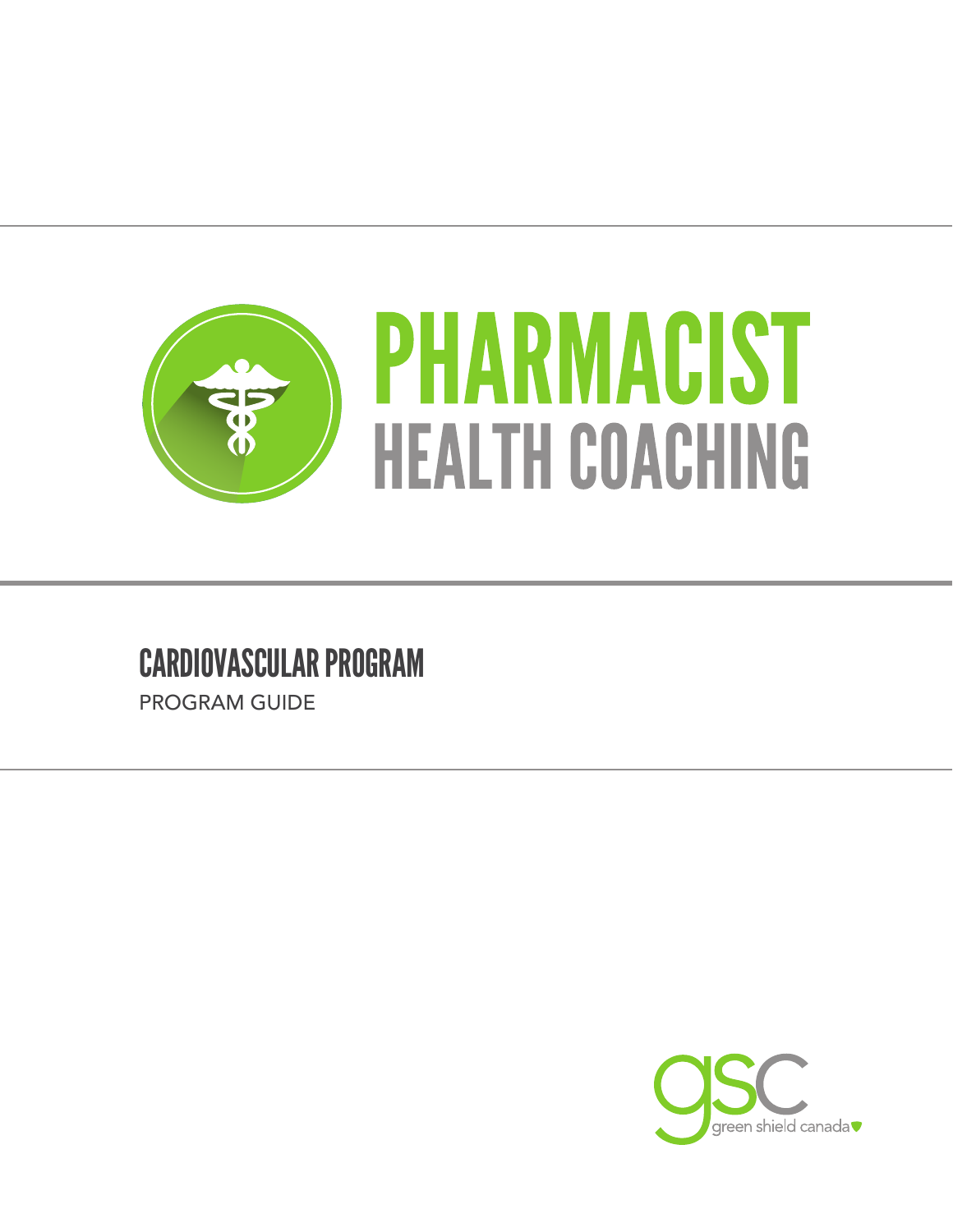

## PHARMACIST HEALTH COACHING — CARDIOVASCULAR PROGRAM PROGRAM GUIDE

### INTRODUCTION

Heart disease and stroke are among the leading causes of hospitalization and death in Canada. In 2008, nearly 30 per cent of all deaths reported were due to cardiovascular disease. Hypertension, a known risk factor for the development of cardiovascular disease, affects one in five Canadians over the age of 20 while elevated cholesterol, another well-established risk factor, affects approximately 40 per cent of the population.

To control high blood pressure and elevated cholesterol, individuals must commonly rely on a combination of pharmacotherapy and healthy lifestyle changes. Data from 2010 shows that approximately one-third of patients treated for high blood pressure are not under control.\* Key factors in improving management of these two conditions include: education on medications, education on lifestyle modifications, and a focus on improving adherence. Evidence suggests that pharmacists can provide these types of patient services to positively infuence adherence to both drugs and health behaviours. Furthermore, the accessibility of pharmacies to most patients makes them an ideal setting to perform more frequent interventions with patients to sustain better adherence.\*\*

Green Shield Canada's (GSC's) *Pharmacist Health Coaching* is a cognitive service provided by pharmacists that focuses on cardiovascular health and offers blood pressure and cholesterol management to patients. Its main objective is to empower patients diagnosed with hypertension and elevated cholesterol to take ownership and responsibility for their overall cardiovascular health. To achieve this objective pharmacists will:

- 1. Provide guidance and support to patients to achieve target blood pressure and cholesterol measurements.
- 2. Implement strategies that help improve patient adherence to cardiovascular drug therapy.
- 3. Offer effective coaching and follow-up to help patients adopt healthy lifestyle behaviours that will positively impact their cardiovascular and overall health.

The program is based on the results of a study sponsored by GSC in partnership with the Ontario Pharmacists Association (*Impact of Community Pharmacist Interventions in Hypertension Management on Patient Outcomes:*  A Randomized Controlled Trial) which provided clear evidence that a significant percentage of patients who received pharmacist services had lower blood pressure, lower body mass indexes, improved medication compliance, and reduced drug costs.

#### ELIGIBILITY CRITERIA

The service is available to community-based patients who have a concurrent diagnosis of hypertension, elevated cholesterol, and meet all three of the following criteria:

- $\sqrt{\phantom{a}}$  Have GSC extended health and drug benefit coverage
- ◆ Are under 65 years of age

*<sup>\*</sup><http://www.heartandstroke.com/site/c.ikIQLcMWJtE/b.3483991/k.34A8/Statistics.htm>.*

*<sup>\*\*&</sup>quot;Impact of Community Pharmacist Interventions in Hypertension Management on Patient Outcomes: A Randomized Controlled Trial" Available at: [https://www.opatoday.com/Media/Default/Reports/Hypertension%20Study%20-%20Final%20Report%20\(January%208%20](https://www.opatoday.com/Media/Default/Reports/Hypertension%20Study%20-%20Final%20Report%20(January%208%202014).pdf)  2014).pdf.*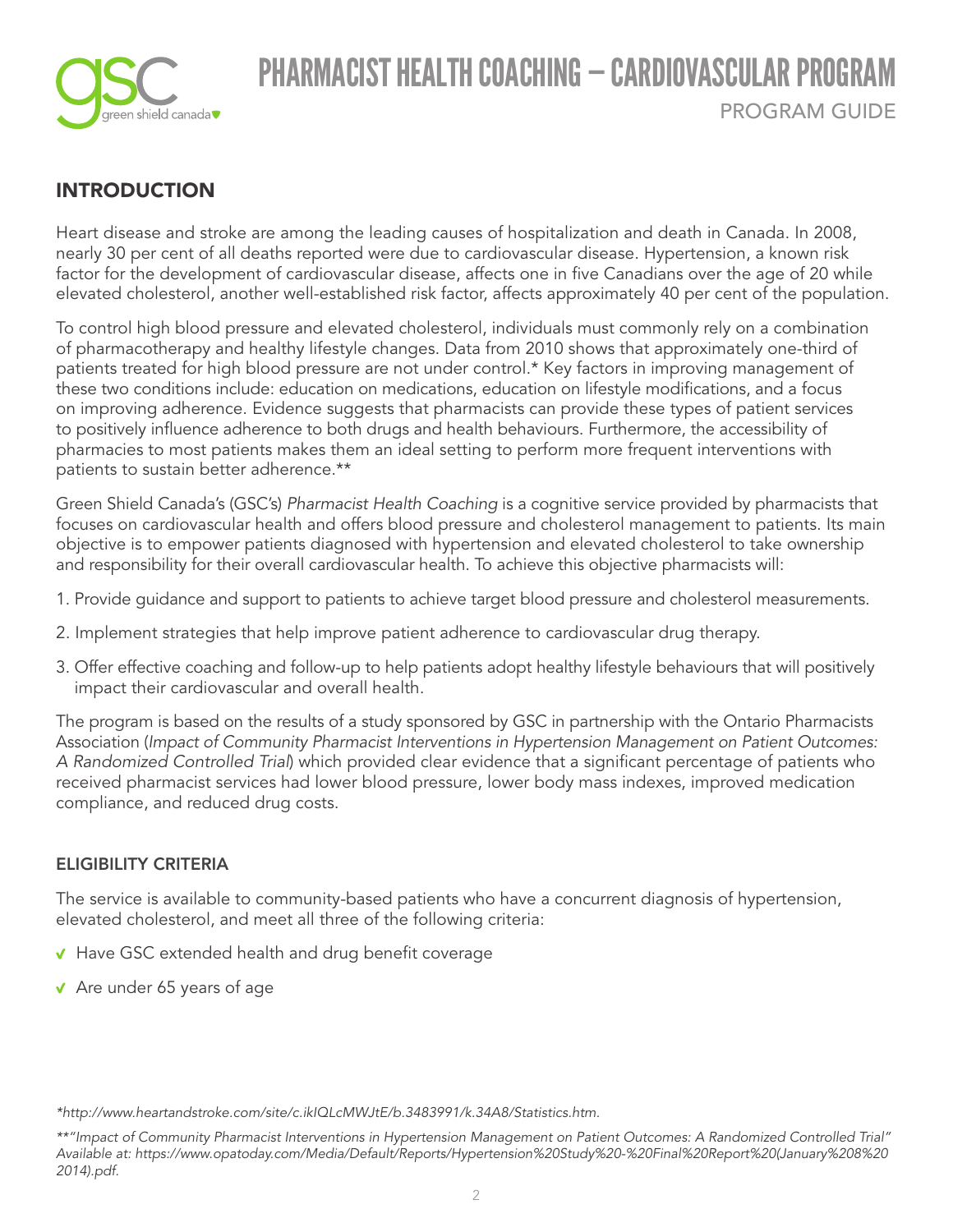

Are being treated with a cardiovascular drug regimen that includes at least one qualifying drug from each of the two categories below OR are being treated with a PCSK9 inhibitor as add-on therapy (regardless of hypertension status).

#### 1. Antihypertensive agents

- $\rightarrow$  Thiazide/thiazide-like diuretic
- $\rightarrow$  Beta-blocker
- $\rightarrow$  ACE inhibitor
- $\rightarrow$  Angiotensin II receptor blocker
- $\rightarrow$  Long-acting calcium channel blocker  $\rightarrow$  Renin inhibitors

#### 2. Cholesterol-lowering agents

- $\rightarrow$  HMG-CoA reductase inhibitor
- $\rightarrow$  Ezetimibe
- $\rightarrow$  PCSK9 inhibitor

### PROGRAM DELIVERY

#### IDENTIFY ELIGIBLE PATIENTS

To get started, identify eligible patients based on the criteria outlined above. You can do this by reviewing your patient prescription profiles and contacting patients by phone, or by approaching them in your pharmacy. Please note that patient participation in the program is voluntary.

#### **PREPARATION**

Once an eligible patient has agreed to participate, you may choose to either:

- 1. Book an appointment for the patient to return at a later time; or,
- 2. Provide the service immediately.

When booking an initial or follow-up appointment, ask the patient to bring, if available, this information:

- $\rightarrow$  Current medication bottles and/or medication list, including vitamins, supplements, and herbal products. This could be a medication list previously generated during a formal medication review or a patient-generated medication list.
- $\rightarrow$  Home blood pressure measurements
- $\rightarrow$  Lipid panel
- $\rightarrow$  Height, weight, and abdominal circumference
- $\rightarrow$  Family doctor name and contact information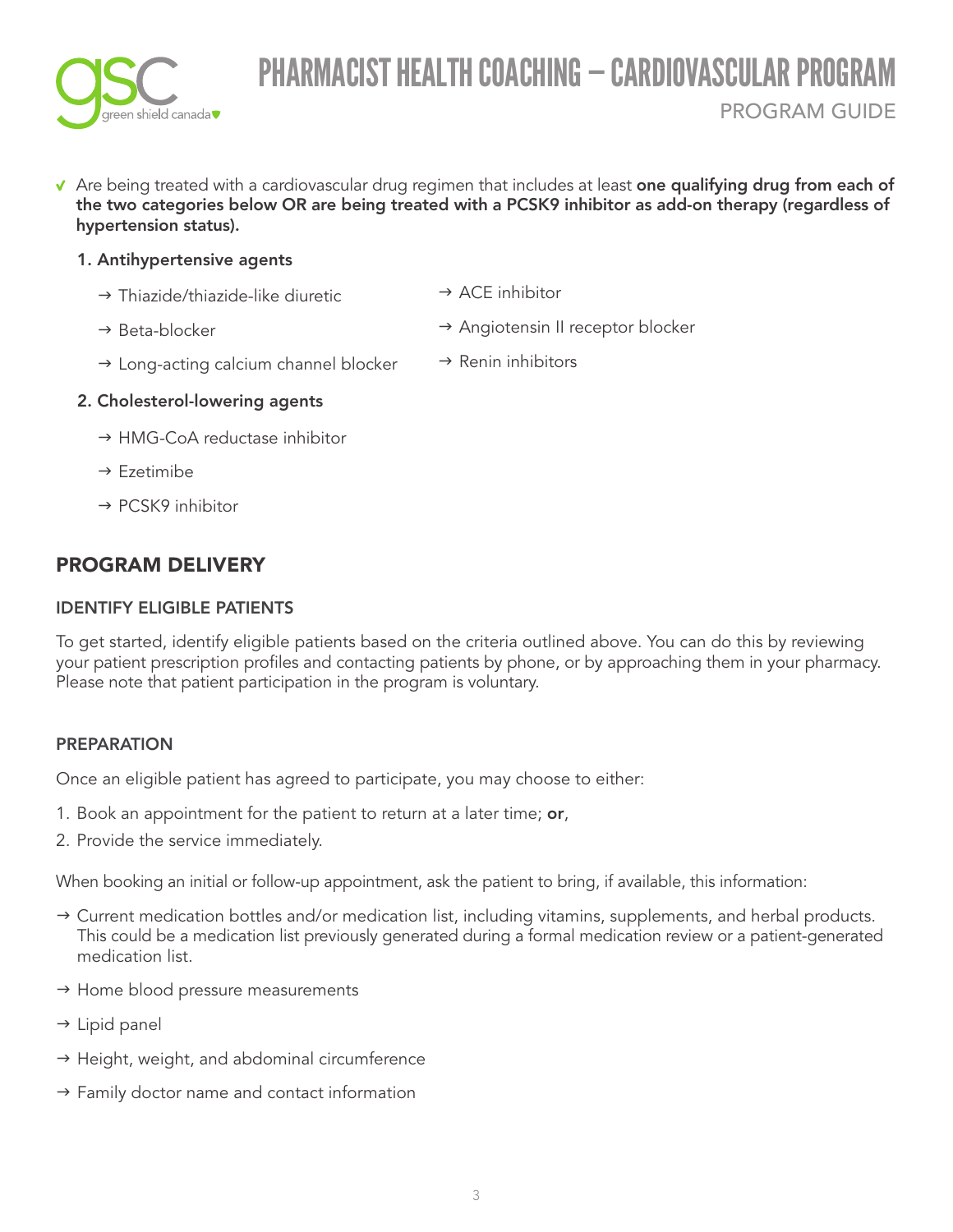

#### ASSESSMENT AND INTERVENTION

During the **initial visit:** 

- **1. Document** the patient's demographic information, allergies and intolerances, immunization status, current and accurate medication list, and family physician's name and contact information.
- 2. Assess adherence to medication, blood pressure and cholesterol control, smoking status, diet, level of physical activity, and 10-year cardiovascular risk. If appropriate, consider assessing medication literacy.
- 3. Establish goals for blood pressure and cholesterol control.
- 4. Identify patient goals for lifestyle and behaviour modification. If multiple goals are identified, we suggest focusing on one or two goals initially and adding more goals at follow-up visits as the patient progresses through the program.
- **5. Coach** the patient to achieve desired goals.

#### During each subsequent follow-up:

- **1. Update** the patient's demographic information, allergies and intolerances, immunization status, medication list, and family physician's contact information as necessary.
- 2. Assess adherence to medication, if necessary (e.g., patient with a low-to-moderate adherence score on the initial visit). Please note that although the recommendation to assess medication adherence during the frst and second follow-up visits is left to the discretion of the pharmacist, there is a requirement to measure adherence during the third and final follow-up visit.
- 3. Assess blood pressure and cholesterol control and, if not completed on a previous visit, assess 10-year cardiovascular risk.
- **4. Review** progress towards achieving goals previously established by the patient.
- **5. Identify** new patient goals for lifestyle and behaviour modification, if appropriate.
- 6. Coach/educate the patient to achieve desired goals.

#### REQUIREMENTS

#### Education/training

Each pharmacist providing the service is required to complete a short, mandatory orientation and training course available through their provincial pharmacy association. More information is available on the GSC website – [providerconnect.ca.](https://providerconnect.ca) Once you have completed the mandatory training, you are expected to stay current and maintain competencies in cardiovascular health management and motivational interviewing.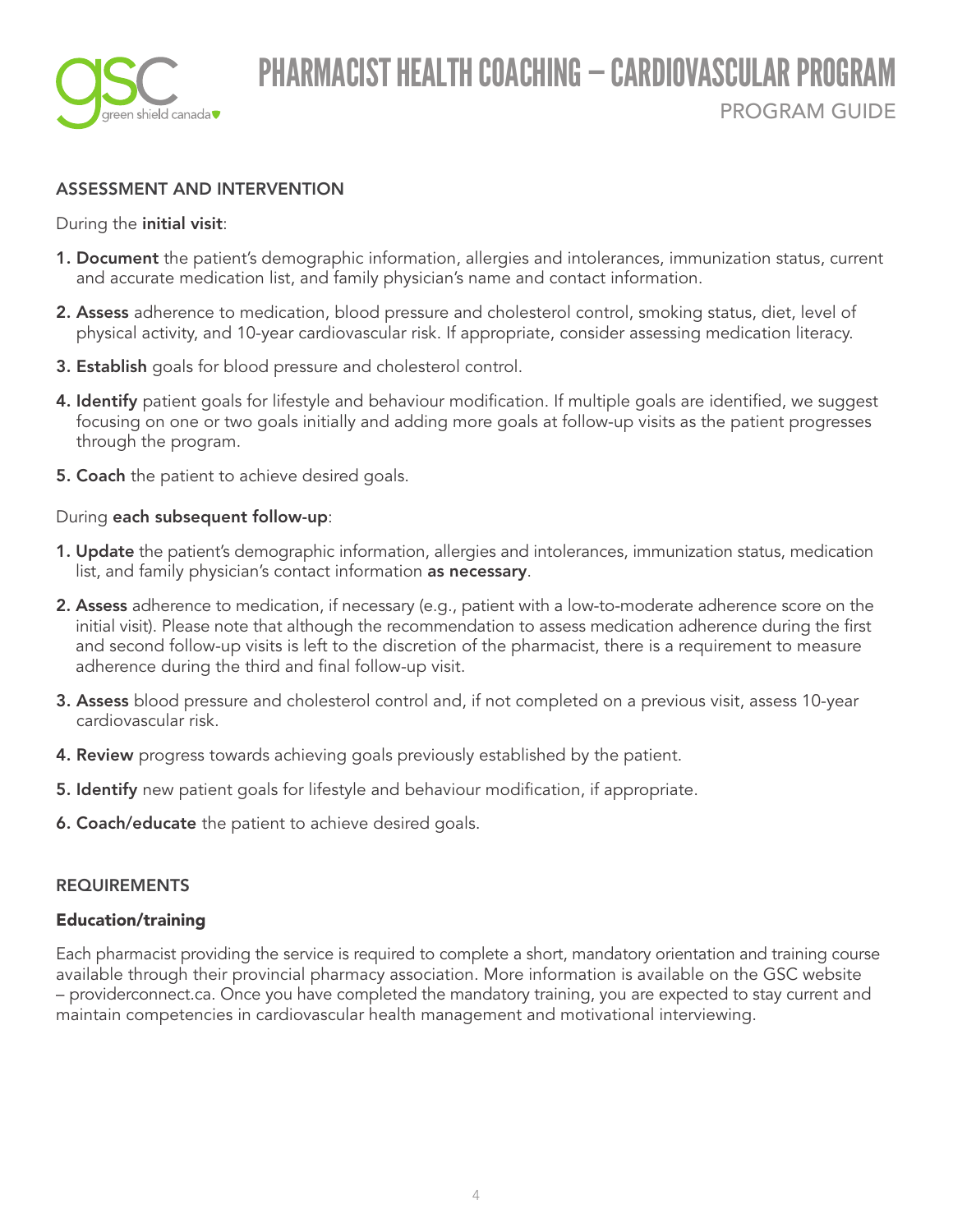

# PHARMACIST HEALTH COACHING - CARDIOVASCULAR PRO PROGRAM GUIDE

#### Location and equipment

You must conduct the sessions in an "acoustically private" area of the pharmacy away from other customers and patients – preferably in a comfortable space where there is a desk and a computer – and this must be a one-onone meeting between you and the patient. You must have a blood pressure monitor available to measure the patient's blood pressure during each visit. It is also recommended that you have an anthropometric tape measure, or equivalent, available to measure a patient's waist circumference.

#### Documentation

Documentation must be clear and complete to support adequate patient care and follow-up as well as payment for the service(s) provided to the patient. All documentation must be done using the mandatory forms developed by GSC in collaboration with the Ontario Pharmacists Association and the British Columbia Pharmacy Association:

- → Medication Assessment form: You will initially obtain and subsequently update, if necessary, an accurate medication history for the purpose of evaluating drug therapy for the management of hypertension and hyperlipidemia.
- → Risk Assessment, Goals, and Action Plan form: You will initially document and subsequently update all relevant information gathered during each visit, including established goals for behaviour change and recommendations made. The form initiated during the initial visit will be available during each subsequent follow-up visit to allow continuity of care throughout the program.
- → Physician Communication form: You may determine that it is necessary to communicate to the patient's physician relevant fndings, established goals, the action plan, and/or recommendations.

You can attach additional pages to complement any/all of the required forms to ensure continuity of care. For example, you may choose to attach a medication profile report generated using the pharmacy's software program to support/complement the *Medication Assessment* form.

#### **COMMUNICATION**

You may identify situations when the *Risk Assessment, Goals, and Action Plan* may be forwarded to the patient's physician or another health care professional involved in the patient's care. It is advisable that you ensure the patient is aware the communication is taking place and that this action is documented on the pharmacy copy.

Establishing and building positive relationships with physicians and other health care professionals will foster collaboration and seamless patient care. Therefore, communication of relevant fndings, established goals, an action plan, and/or recommendations using the *Physician Communication* form is encouraged.

#### **PRIVACY**

All third parties delivering services on behalf of GSC will agree to comply with provincial privacy legislation and regulations, including the following terms and conditions with respect to privacy:

- $\rightarrow$  Name an individual to handle all aspects of privacy
- $\rightarrow$  Identify the purposes for the collection of personal information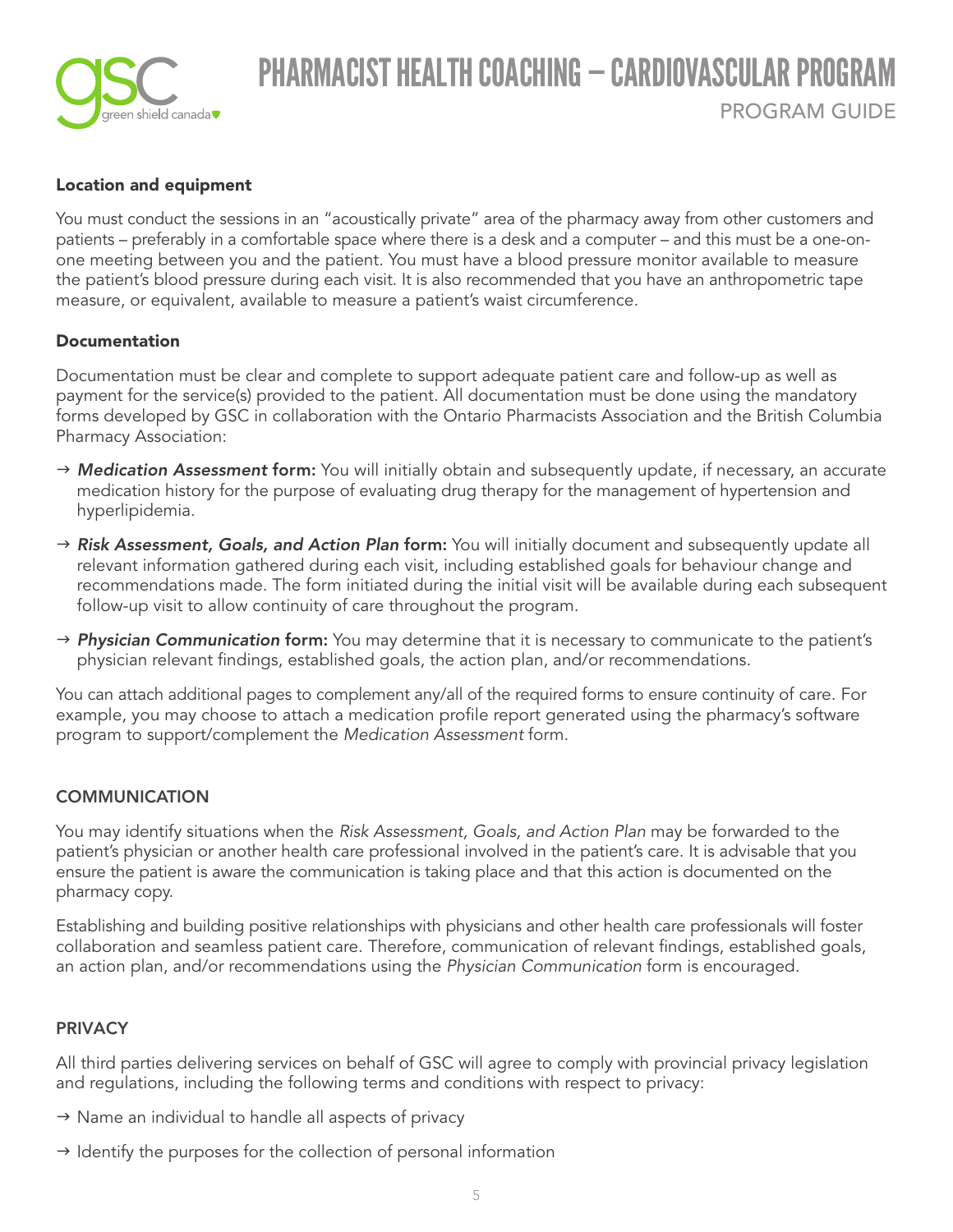

### PHARMACIST HEALTH COACHING — CARDIOVASCULAR PROGRAM PROGRAM GUIDE

- $\rightarrow$  Seek consent for the collection of personal information and its subsequent use or disclosure
- $\rightarrow$  Limit the use of all personal information collected to the purposes for which it was collected
- $\rightarrow$  Retain information for as long as required for the purposes of this program
- $\rightarrow$  Ensure that all retained information is accurate
- $\rightarrow$  Use appropriate security measures to protect all personal information
- $\rightarrow$  Ensure that, upon request, an individual will be informed of the existence, use, and disclosure of their personal information and will be given access to that information
- $\rightarrow$  Inform individuals who make inquiries or lodge complaints of the existence of, and process for, complaint procedures
- $\rightarrow$  Acknowledge liability for the use made of all personal information
- $\rightarrow$  Allow GSC to oversee the third parties' methods of collecting and storing data (by review or audit)
- $\rightarrow$  Indemnify GSC for any breach of contract

#### CLAIM FOR PAYMENT

For each participating member, you may submit one initial visit and up to three follow-up visits within one year from the date of service of the initial visit. A claim for payment can only be made online after completing the service and providing the patient with a copy of their *Medication Assessment* as well as their signed and dated *Risk Assessment, Goals, and Action Plan*. For audit purposes, claims are made on the day the service is provided.

The claim submission follows the normal process for submitting claims to the GSC network using the following information:

#### Initial visit

- $\rightarrow$  The amount paid is \$60.
- g Product identifcation number (PIN): 991805 *(PHC Initial Assessment)*

#### Follow-up visit(s)

- $\rightarrow$  The amount paid per visit is \$20.
- $\rightarrow$  Product identification number (PIN)

| First follow-up:  | 991821 (PHC - Follow Up 1) |
|-------------------|----------------------------|
| Second follow-up: | 991848 (PHC - Follow Up 2) |
| Third follow-up:  | 991856 (PHC - Follow Up 3) |

When transmitting the claim on our network, the charge for the service provided needs to be entered in the cost field, and the dispensing fee field must be left blank as dispensing fees do not apply to this benefit.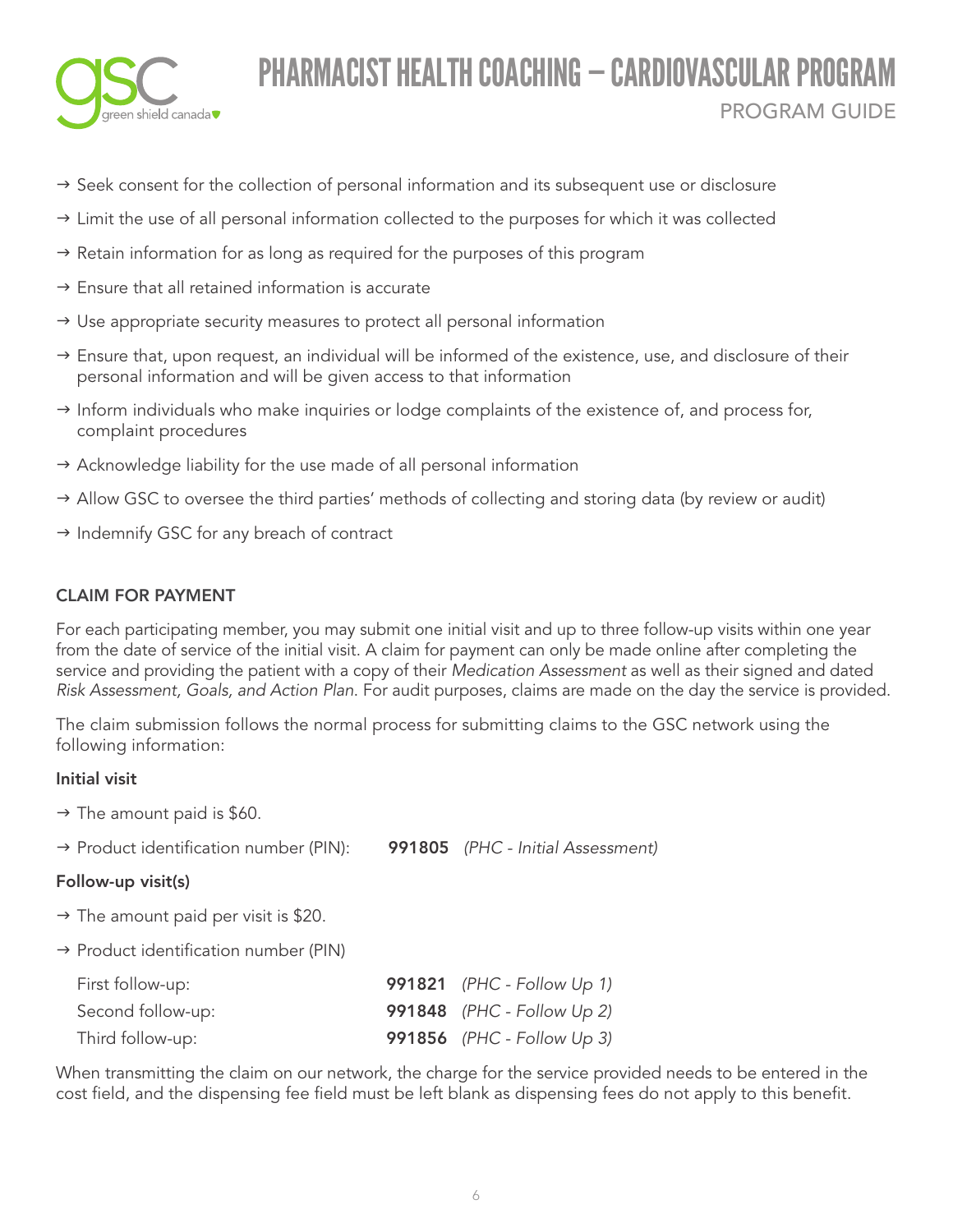

#### RECORD KEEPING

All documents used to collect and document personal health information during the provision of this program are considered part of the patient record and will be maintained in a computer system where possible. Where that is not possible, documents must be stored in a systematic manner that allows for their easy retrieval and for the period of time specifed by the respective regulatory college of pharmacy requirements.

For quality assurance purposes, claims may be subject to audit. Please retain all completed documentation for the period of time required by your regulatory body as described above.

### FREQUENTLY ASKED QUESTIONS

#### 1. I have identifed an eligible patient, do you have any suggestions for how I should introduce the program?

Let the patient know that their health care benefts plan offers a health coaching program to patients currently taking drugs for high blood pressure and high cholesterol. The program focuses on improving cardiovascular health by helping them take their medications appropriately to get their blood pressure and cholesterol under control. The program will also help them set goals for a healthy lifestyle. There is no out-of-pocket cost for participating, and the cost of the program is covered in its entirety by GSC. Participation in the program is voluntary.

#### 2. My patient has decided to enrol and participate in the program. How can I prepare to make the most efficient use of our time during the initial visit?

We recommend that you schedule an appointment for a time that is convenient for you and your patient allowing sufficient time so you can have an uninterrupted conversation. To prepare for a meaningful interaction, you may want to ask the patient to come prepared with:

- $\rightarrow$  Current medication bottles and/or medication list, including vitamins, supplements, and herbal products
- $\rightarrow$  Home blood pressure measurements
- $\rightarrow$  Lipid panel, if available
- $\rightarrow$  Height, weight, and abdominal circumference
- $\rightarrow$  Family doctor name and contact information

#### 3. How is this service different from a provincially funded medication review program?

Where a patient is eligible for a provincially funded medication review, we recommend that you schedule a separate appointment prior to the start of this program to conduct a comprehensive medication review. The main objective of a medication review is to ensure that patients understand how to safely and appropriately take their medication therapy.

While the purpose of the medication assessment portion of this program is to assess adherence to therapy and the appropriateness of antihypertensive and cholesterol-lowering treatment, the broader goal of the program is to provide lifestyle coaching that will support patients in getting their cardiovascular disease under control.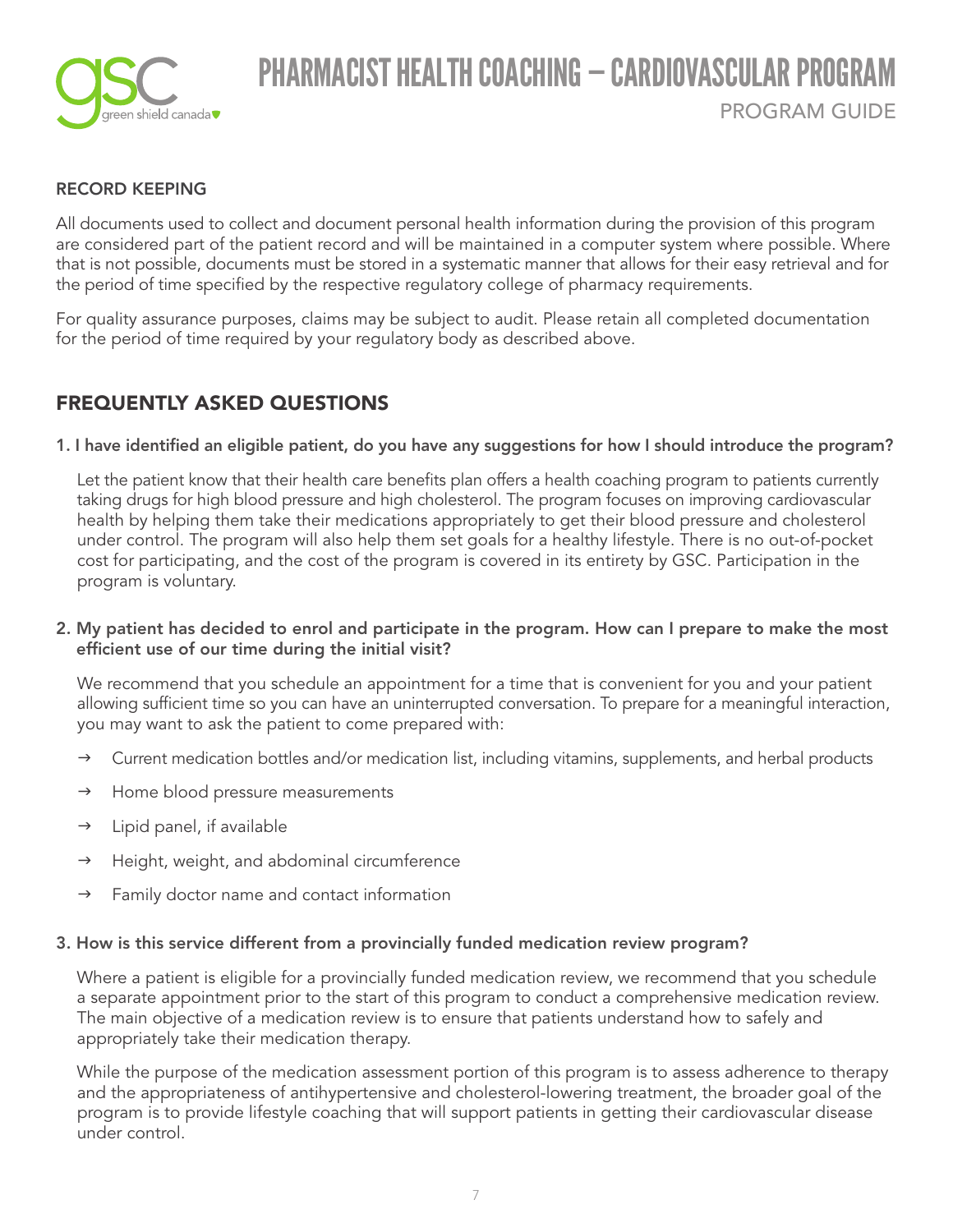

4. My patient had a medication review done earlier this year. Do I have to gather a new medication history as part of the medication assessment or can I use the medication list generated during the medication review?

Yes, you may use the medication list generated during a previous medication review to complete your medication assessment but you must update it, if necessary, to ensure the list is current and accurate.

5. I have determined that my patient can beneft from a drug therapy change. How do I verify coverage for a drug before I make a recommendation to the prescriber?

Patients can verify coverage for drug benefits by using the Is My Drug Covered? feature found on Plan Member Online Services, which can be accessed from the GSC website at [greenshield.ca,](https://greenshield.ca) or through their GSC on the Go<sup>®</sup> mobile app and choosing the Drugs on The Go<sup>®</sup> option.

#### 6. My patient would benefit from a formal exercise and/or nutritional counselling program. Are these services covered by GSC as part of this program?

Some patients may be eligible for GSC's Dietitian Health Coaching program aimed at helping patients make healthier food choices with a registered dietitian. Ask your patient if their plan sponsor provides coverage for the Dietitian Health Coaching program. Plan members whose benefts plan do not cover the program, can still participate at a discounted cost. Additionally, some health care benefts plans offer health care and/or personal spending accounts that allow patients to claim the cost of these programs as an eligible medical expense. Ask your patient to verify coverage for these services by accessing **Plan Member** Online Services, through the GSC on the Go mobile app, or by calling the Customer Service Centre at the number listed on the front of their drug card.

#### 7. My patient has expressed a desire to quit smoking. Does GSC cover smoking cessation programs provided by pharmacists?

Some patients may be eligible for smoking cessation services under their plan. Ask your patient if their plan sponsor provides coverage for smoking cessation programs. You may also advise your patient to contact the Government of Canada Pan-Canadian Quit Line at 1-866-366-3667 or to visit their website at healthycanadians.gc.ca/healthy-living-vie-saine/tobacco-tabac/quit-arretez-eng.php to fnd out which program is offered in their province.

#### 8. My patient has limited mobility. Can I meet with their caregiver instead?

A caregiver may be present during the visit(s) as permitted by the patient. The coaching nature of this program requires the patient to be actively involved in identifying and setting goals for lifestyle modifcation.

#### 9. Can I provide this service remotely (i.e., via phone or videoconference)?

Recognizing the role of virtual health care during the COVID-19 pandemic and more importantly going forward, GSC is adapting our programs to allow virtual delivery of services. This includes our Cardiovascular Health Coaching, Smoking Cessation Program, Pharmacist Deprescribing Program, and Pharmacogenetic Testing and Counselling.